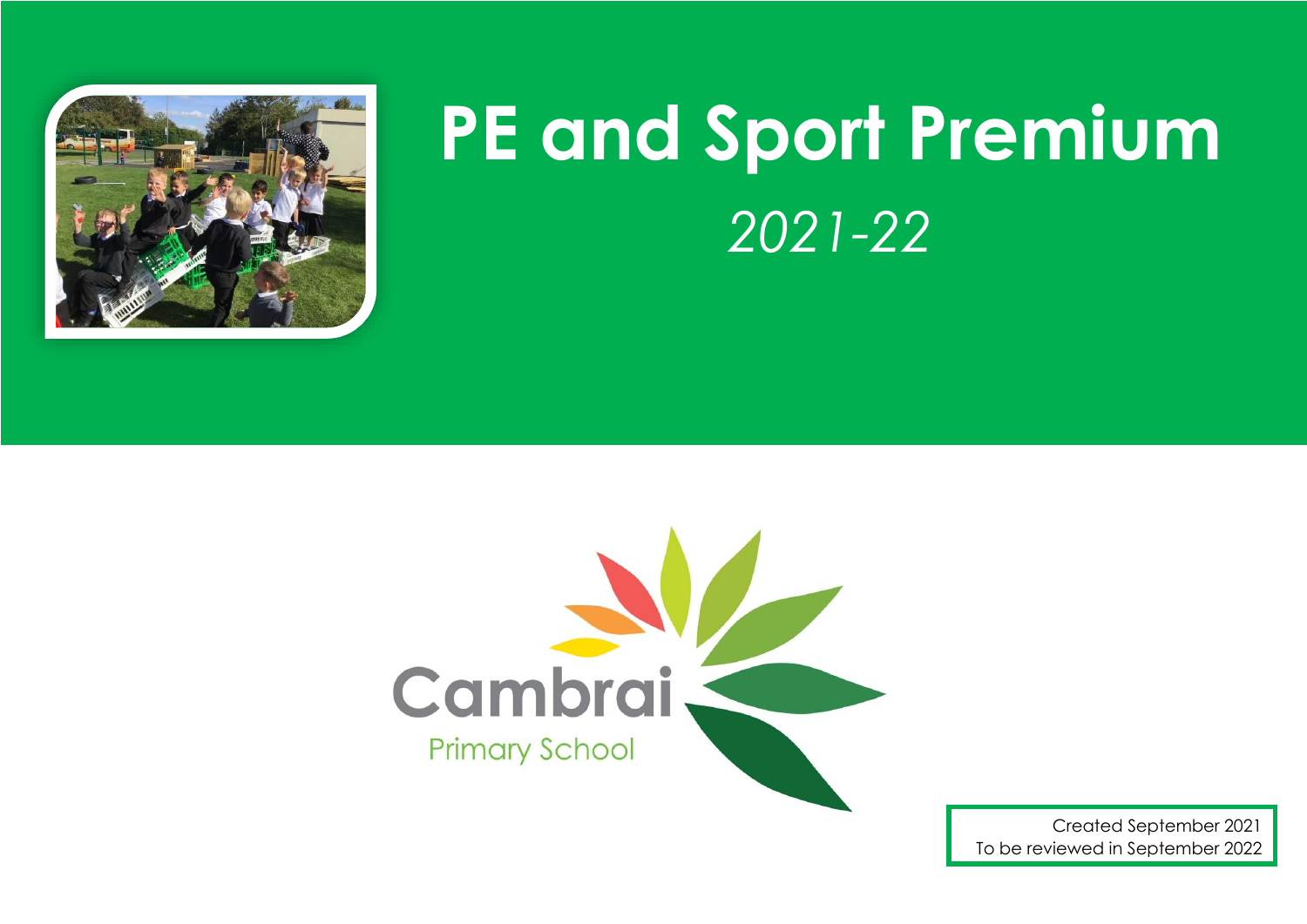

In 2020-21, our school has been allocated **£16,500** for the development of PE and Sport for our children. As a new and growing school, this is only the second allocation of this premium that the school has received. The school spent all of its allocation in 2020-21 as much was spend on PE resources for the new school.

We have considered the following quiding principles when putting this plan together and deciding how to allocate the primary school funding:

- Consider the overall PE and sport provision across the school with respect to all children.
- K Identify how best to maximise the impact of PE, physical activity and competitive school sport on children and school standards. This may include targeting of specific pupils e.g. using PE and sport as a vehicle to develop numeracy and literacy.
- There is a strategy for the development of teacher confidence and competence in PE and wider outcomes for children.
- \* Build on the generic teaching skills of the classroom teachers, giving professional development opportunities, and therefore further expertise, in how to develop physical literacy and the breadth of learning that comprises physical education.
- E Develop physical literacy by focusing on your children's fundamental movements, then their generic sport skills and ultimately smallsided games.
- Use qualified and suitably trained coaches to improve the quality and range of school sport offered to enrich the curriculum (but not replacing it).

Before creating our spending plan, we also considered the position of the school at the end of our first year of opening; at which point we only had reception aged children.

| Key achievements to date until July 2021:                                                                                                                                                                                                                                                                                                                                                                                                                                                                                                                                                                                                                                                                                                                                                                                                                                                                                                                                                                                                                                                                                                                                                                    | Areas for further improvement and baseline evidence of need:                                                                                                                                                                                                                                                                                                                                                                                                                                                                                                                                                                                                                                                                                                                                                                                  |  |  |  |  |
|--------------------------------------------------------------------------------------------------------------------------------------------------------------------------------------------------------------------------------------------------------------------------------------------------------------------------------------------------------------------------------------------------------------------------------------------------------------------------------------------------------------------------------------------------------------------------------------------------------------------------------------------------------------------------------------------------------------------------------------------------------------------------------------------------------------------------------------------------------------------------------------------------------------------------------------------------------------------------------------------------------------------------------------------------------------------------------------------------------------------------------------------------------------------------------------------------------------|-----------------------------------------------------------------------------------------------------------------------------------------------------------------------------------------------------------------------------------------------------------------------------------------------------------------------------------------------------------------------------------------------------------------------------------------------------------------------------------------------------------------------------------------------------------------------------------------------------------------------------------------------------------------------------------------------------------------------------------------------------------------------------------------------------------------------------------------------|--|--|--|--|
| Our new PE scheme is embedded and working well. Children now<br>$\bullet$<br>experience a progressive and challenging PE curriculum, taught by<br>confident staff, due to the high quality teaching materials<br>As a new school, our PE equipment has grown considerably. As such,<br>$\bullet$<br>we are able to deliver quality curriculum encompassing the range of<br>diverse sports highlighted on the school long term planning. Whilst<br>there are still items that we wish to purchase for 2021/22, none of this<br>'next stage equipment' has hampered 2020/21 delivery<br>The OPAL programme has been commenced, but not completed.<br>$\bullet$<br>COVID has slowed the process. We have undertaken development<br>meetings and grounds planning meetings - and our provision for<br>outdoor active play is improving month on month. Again, there is still<br>work to do, but works this year include a large 'mud kitchen', a fire pit<br>and 'village' zone on the school field to encourage active and<br><i>imaginative play.</i><br>The full range of loose parts have been purchased - but COVID has<br>$\bullet$<br>hampered their use. Implementation of the loose parts zone is a key | The PE scheme required a refresh - whilst it has worked well and was<br>'good enough' - monitoring of PE has led us to see that less confident<br>staff teaching PE would require more support materials<br>The school has no indoor gymnastic apparatus – this is an area of<br>development for the KS1 and KS2 PE curriculum<br>OPAL programme requires one more year of subscription and support<br>in order to complete the accreditation and facilitate the safe use of all<br>materials purchased in 2020/21<br>The initial outdoor education work requires additional resources for the<br>next stage of the programme<br>The school need to further develop links and competition opportunities<br>beyond the school grounds, post COVID<br>The new class teacher requires support in order to make her PE lessons<br>fully inclusive |  |  |  |  |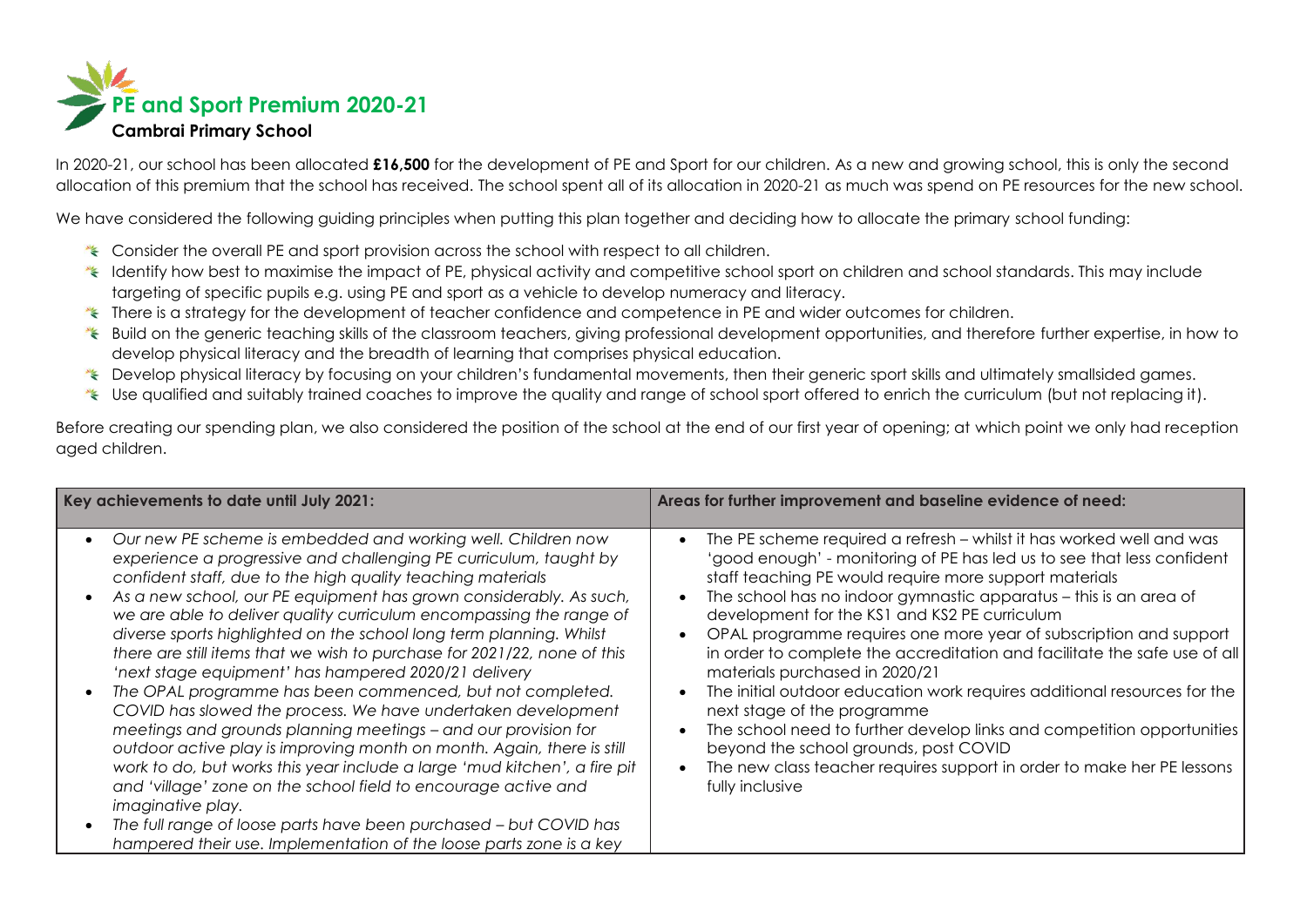| feature of the 2021/22 OPAL plan. The money saved from lack of<br>transport required was used to further increase the loose parts spend.<br>Our outdoor education programme has been purchased and<br>resourced. The impact of this work is clearly documented in the<br>Outdoor Education floor book<br>The school PE lead has undertaken training in order to ensure that PE is<br>accessible to all - meaning that the most physically challenged<br>children can still take an active part in PE<br>The school has made links and subscribed to the local Schools Sports<br>Partnership - and children in Year 1 achieved second for their dance<br>competition entry. We used their links and resources during lockdown<br>periods to support ongoing PE at home<br>The high challenge zone is complete and well used. Children are |  |
|------------------------------------------------------------------------------------------------------------------------------------------------------------------------------------------------------------------------------------------------------------------------------------------------------------------------------------------------------------------------------------------------------------------------------------------------------------------------------------------------------------------------------------------------------------------------------------------------------------------------------------------------------------------------------------------------------------------------------------------------------------------------------------------------------------------------------------------|--|
| developing climbing, balance, resilience and risk taking skills daily using<br>this apparatus.                                                                                                                                                                                                                                                                                                                                                                                                                                                                                                                                                                                                                                                                                                                                           |  |
| <b>Swimming Reporting:</b>                                                                                                                                                                                                                                                                                                                                                                                                                                                                                                                                                                                                                                                                                                                                                                                                               |  |
| As we only have EYFS and KS1 children, we are not able to report on the swimming abilities of our children. We are not using our PE and Sport Premium to                                                                                                                                                                                                                                                                                                                                                                                                                                                                                                                                                                                                                                                                                 |  |

provide additional swimming for these year groups.

Our planned spend is based on the '5 Key Indicators' and '2 Key Uses' for improvement as detailed by the DFE in its PE and Sport Premium documentation.

| <b>Key Indicators</b>                           |                                                     |                                                  |
|-------------------------------------------------|-----------------------------------------------------|--------------------------------------------------|
| Indicator 1: the engagement of all pupils in    | Indicator 2: the profile of PE and sport is raised  | Indicator 3: increased confidence, knowledge     |
| regular physical activity - the Chief Medical   | across the school as a tool for whole-school        | and skills of all staff in teaching PE and sport |
| Officer guidelines recommend that all children  | improvement                                         |                                                  |
| and young people aged 5 to 18 engage in at      |                                                     |                                                  |
| least 60 minutes of physical activity a day, of |                                                     |                                                  |
| which 30 minutes should be in school            |                                                     |                                                  |
| Indicator 4: broader experience of a range of   | Indicator 5: increased participation in competitive |                                                  |
| sports and activities offered to all pupils     | sport                                               |                                                  |

| <b>Key Uses</b>                                                           |                                                                                |
|---------------------------------------------------------------------------|--------------------------------------------------------------------------------|
| Key Use 1: develop or add to the PE and sport activities that your school | Key Use 2: build capacity and capability within the school to ensure that      |
| provides                                                                  | I improvements made now will benefit pupils joining the school in future years |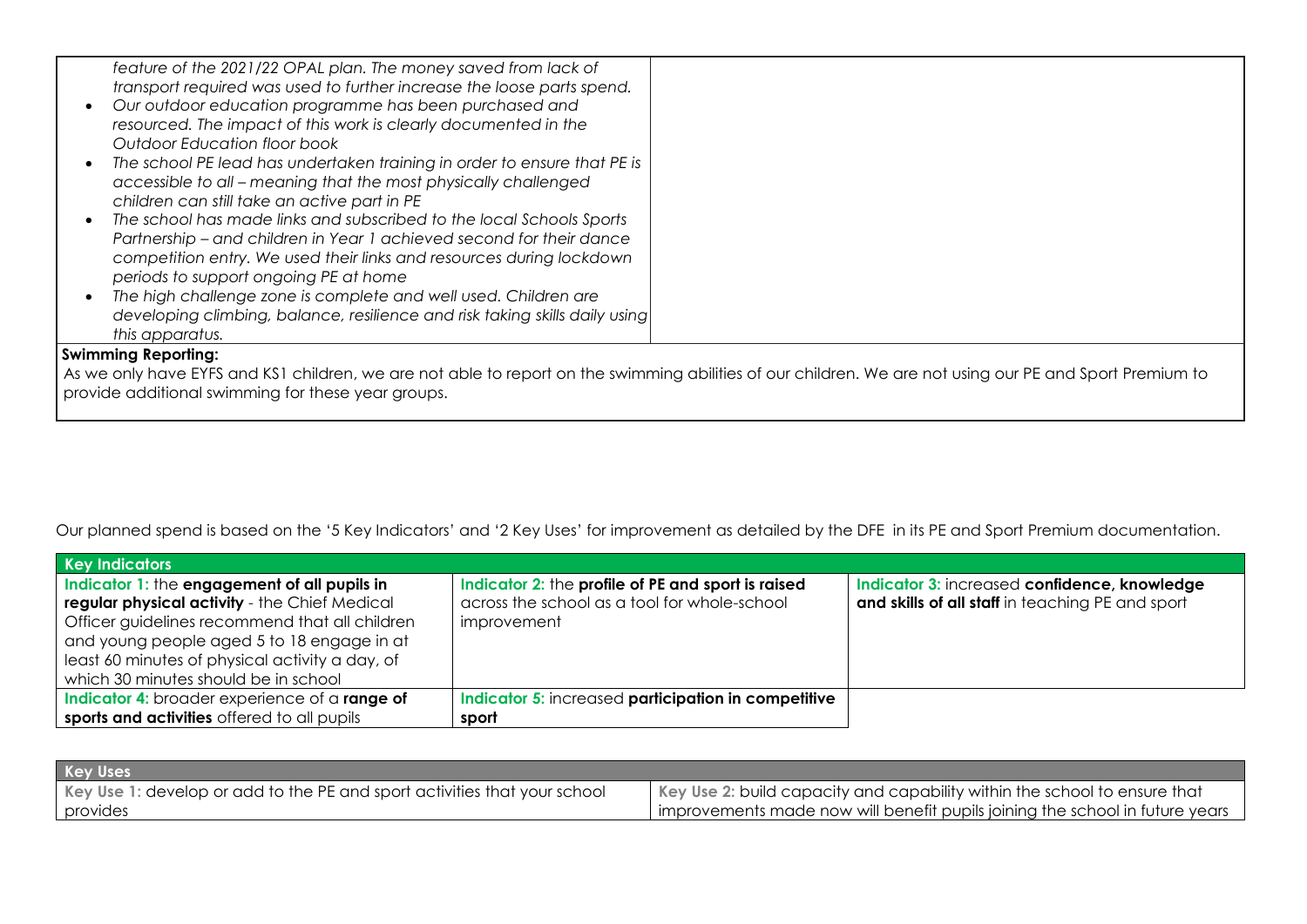|                                                                                                                              |                                                                                                                                                                                      | <b>Key Indicators</b> |           |             | <b>Key</b><br><b>Uses</b> |           |           |                   |         |                                                                                                                                                                                   |
|------------------------------------------------------------------------------------------------------------------------------|--------------------------------------------------------------------------------------------------------------------------------------------------------------------------------------|-----------------------|-----------|-------------|---------------------------|-----------|-----------|-------------------|---------|-----------------------------------------------------------------------------------------------------------------------------------------------------------------------------------|
|                                                                                                                              | <b>Planned Use</b>                                                                                                                                                                   |                       | $\sim$    |             | 4                         | 5         |           | $\mathbf{\Omega}$ |         |                                                                                                                                                                                   |
| <b>School Intent</b>                                                                                                         | Implementation                                                                                                                                                                       | Indicator             | Indicator | Indicator 3 | Indicator                 | Indicator | Key Use 1 | Use<br>Key        | Costing | <b>Planned Sustainability Consideration</b>                                                                                                                                       |
| Improve the teaching<br>resources to ensure that<br>they support teacher<br>confidence and subject<br>knowledge.             | Update the PE scheme; The<br>PE Hub. Following research,<br>this scheme offers more<br>support, resources and<br>progression through sports.                                         | Y                     | Y         | Y           | Y                         |           | Y         | Y                 | £300    | The school has the scheme in place for future<br>years.                                                                                                                           |
| Develop the physical and<br>gymnastic skills of our<br>children through the use of<br>appropriate apparatus                  | Purchase a range of new PE<br>apparatus equipment to<br>enhance gymnastics lessons<br>and units of wok                                                                               | Y                     | Y         | Y           | Y                         |           | Y         | Y                 | £8000   | The school has the resources in place for future<br>years.                                                                                                                        |
| Continue to develop more<br>active playtimes - with<br>children able to be more<br>physical in non-traditional<br>ways       | Take part in the OPAL<br>Programme, which improves<br>children's active playtimes<br>and leads to a school<br>accreditation, following staff<br>development. This is year 2 of<br>2. | Y                     |           |             | Y                         |           | Y         | Y                 | £3200   | The school has the training resources in place for<br>future years. All staff will be trained so can<br>cascade to others. Resources will form part of<br>future staff induction. |
| Ensure that all parts of the<br>playground are suitable for<br>all children - including those<br>who are physically disabled | Purchase a specific ramp<br>area for access to the<br>sandpit and a basket for the<br>tyre swing to enable access<br>for all                                                         | Y                     |           |             | Y                         |           | Y         | Y                 | £2000   | The school has the resources in place for future<br>years.                                                                                                                        |
| Ensure that the outdoor<br>curriculum remains well-<br>resourced and high profile.                                           | The purchase of consumables<br>and next level equipment<br>across the year to deliver the<br>intended curriculum                                                                     | Y                     | Y         |             | Y                         |           |           |                   | £300    | The school has the resources in place for future<br>years.                                                                                                                        |
| Ensure that all teachers are<br>able to teach the most<br>physically disabled children<br>an effective PE lesson             | Ensure cover costs are met so<br>that the PE lead can<br>effectively coach and train<br>the class teacher, following<br>last year's training                                         | Y                     |           | Y           |                           |           |           |                   | £1000   | The school has the training resources in place for<br>future years. All staff will be trained so can<br>cascade to others. Resources will form part of<br>future staff induction. |